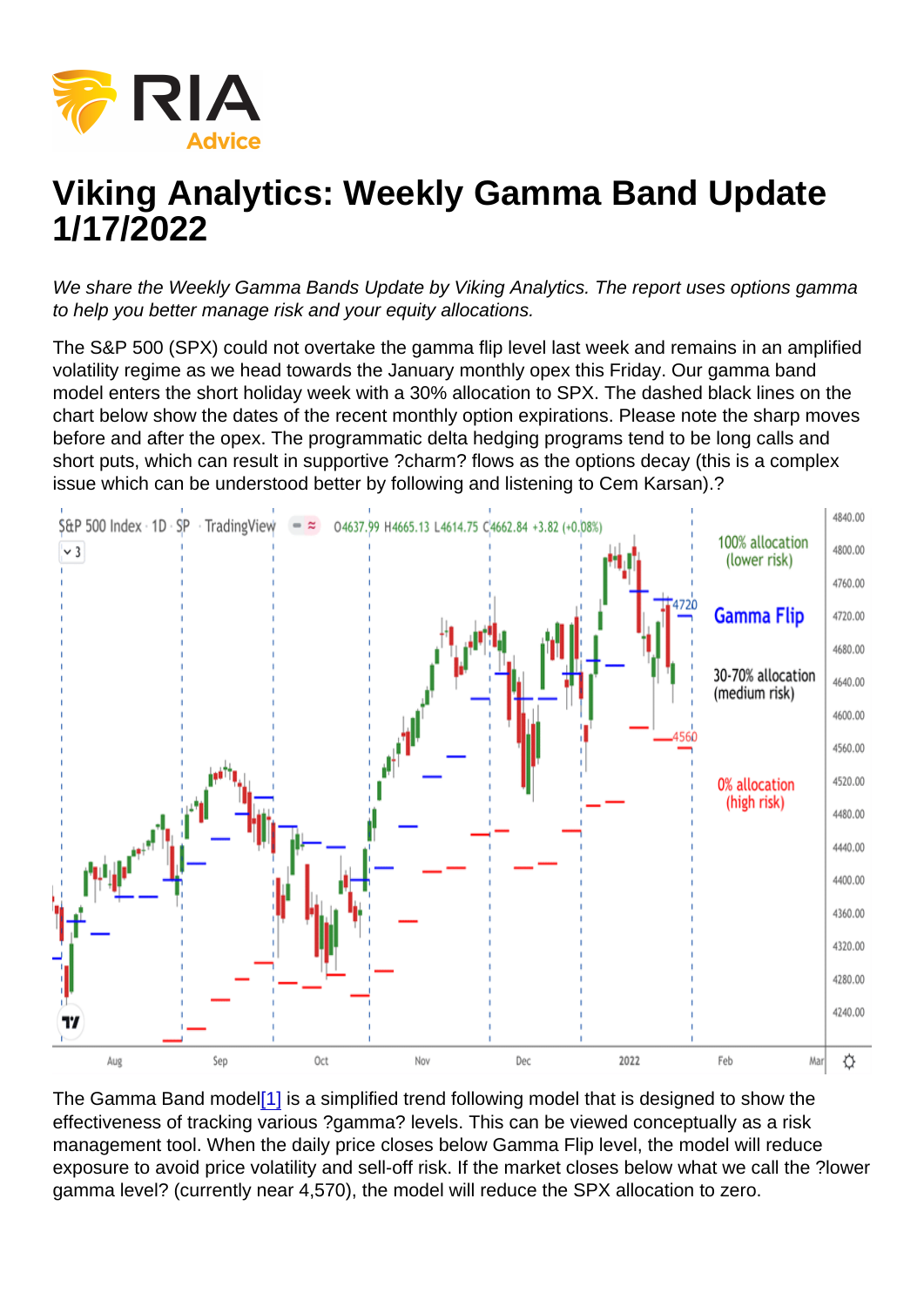The main premise of this model is to maintain high allocations to stocks when risk and corresponding volatility are expected to be low.? For investors who have been conditioned to ?buy low and sell high,? it is counter-intuitive to increase allocations when the market rises, but this approach has shown to increase risk-adjusted returns in the back-test.??

The Gamma Band model is one of several indicators that we publish daily in our SPX Report (click [here](https://sowl.co/bujTeT) for a sample report). ?

With stocks climbing to obscenely high relative valuations, risk management tools have become more important than ever to manage the next big drawdown. We incorporate many options-based signals into our daily stock market algorithms. Please visit our [website](https://viking-analytics.com/) to learn more about our trading and investing tools.

## The Gamma Flip - Background

Many market analysts have noted that [daily volatility in the S&P 500 will change](https://www.wsj.com/articles/markets-are-calm-then-suddenly-go-crazy-some-investors-think-they-know-why-11562666400?shareToken=st3e86ec3955124ea48f33c65b52e2be75) when the value of the SPX moves from one gamma regime to another.?? Some analysts call this level the ?gamma flip.?? The scatterplot below shows how price volatility (on the y-axis) is increasingly lower as the value of SPX rises higher above the Gamma Neutral level (on the right side of the chart).? When the value of the S&P closes lower than Gamma Neutral (to the left of the chart), volatility increases.?

## Gamma Band Model ? Background

The purpose of the Gamma Band model is to show how tail risk can be reduced by following a few simple rules.? The daily Gamma Band model has improved risk-adjusted returns by over 60% since 2007.? The graph below demonstrates how this approach can limit drawdowns while maintaining good returns. ?A quick video introduction of the Gamma Band model can be seen by following [this link](https://youtu.be/VRWweBwa6XY).?